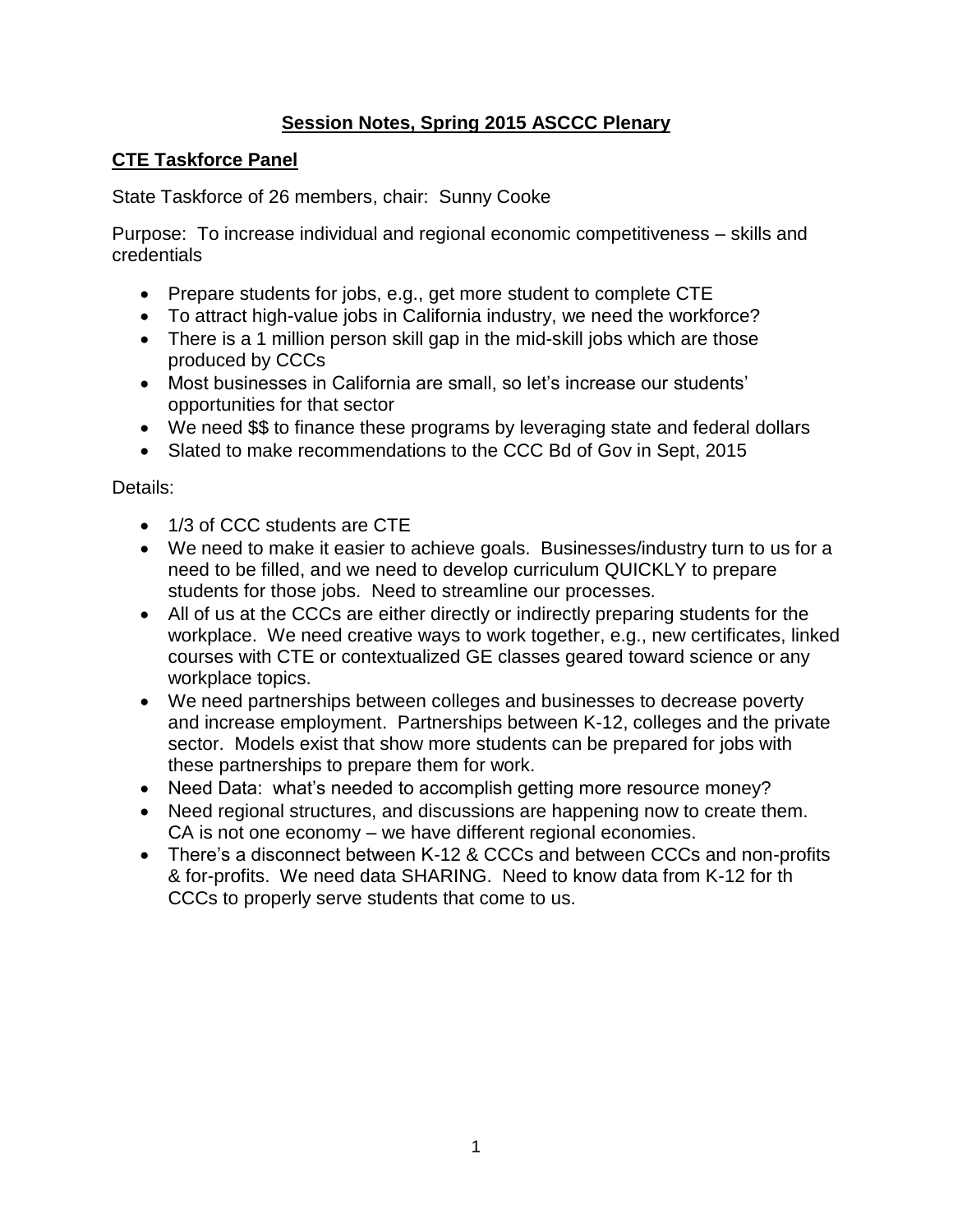## **AB 86 Session**

In 2014 the CA Legisl appropriated \$25 million for AB 86 Initiative that called for the Cal Dept of Ed and CCC Chancellor's Ofc to form consortia composed of both community college and K-12 adult ed programs. The consortia were charged with serving the varied ed'l needs of adult learners, including elementary and secondary basic skills, ESL and adults with disabilities, as well as create programs for apprentices and shortterm certificate programs with high employment potential. Session provided brief history of noncredit in CCCs, challenges resulting from AB 86 as we move from the 1<sup>st</sup> year of planning to 2<sup>nd</sup> year of implementation, and future of noncredit for Calif adult learners.

- Title 5 permits CCC noncredit for parenting skills, basic skills, ESL, immigrant ed, disability courses, etc.
- Noncredit means no fees and historically had less apportionment, but that rate has changed.
- "Not for Credit" is different a fee-based class, no apportionment and nonFTES
- In 2007 the state passed the Basic Skills initiative to provide money to the colleges to improve success rates of basic skills courses and students
- 2009 had peak enrollment numbers in CCC history.
- 2012, at end of Recession, T5 was changed to end unlimited course repetition
- We are now down to our 2006 enrollment levels systemwide
- The percentage of noncredit has gone down by 1/3
- Who left the system? Students with low skills, and now our students are younger, whiter and more affluent
- At the same time K-12 adult ed closed during the recession as school districts lost funding
- From 2008/9 tof 20012/13, both systems:
	- o Adult Basic Skills went down 24%
	- o ESL went down 45%
	- o Adults with disabilities went down 27%
- 2012 LAO Report: Restructe Adult Ed and recommended pre-college level basic skills courses should be noncredit . Thus, AB86 – to restructure.
- 2014 Adult Ed Regional Planning. Example of problems to overcome: "arithmetic" was taught three ways: in CCC Adult Ed, in CCC as a basic skills class, and in HS Adult ed. Same course. Need to find one way to provide that knowledge
- Lots of ways the CCCs provided noncredit, so we need regional planning with the 112 CCCs and the 320 School Districts into 70 regional consortia. ID gaps in service in five areas: Adult Basic Ed, CTE, Adults w/disabilities, ESL and apprenticeship programs.
- Each region had to report to statewide group 4x/year.

Findings:

• Both systems only meet 20% of the need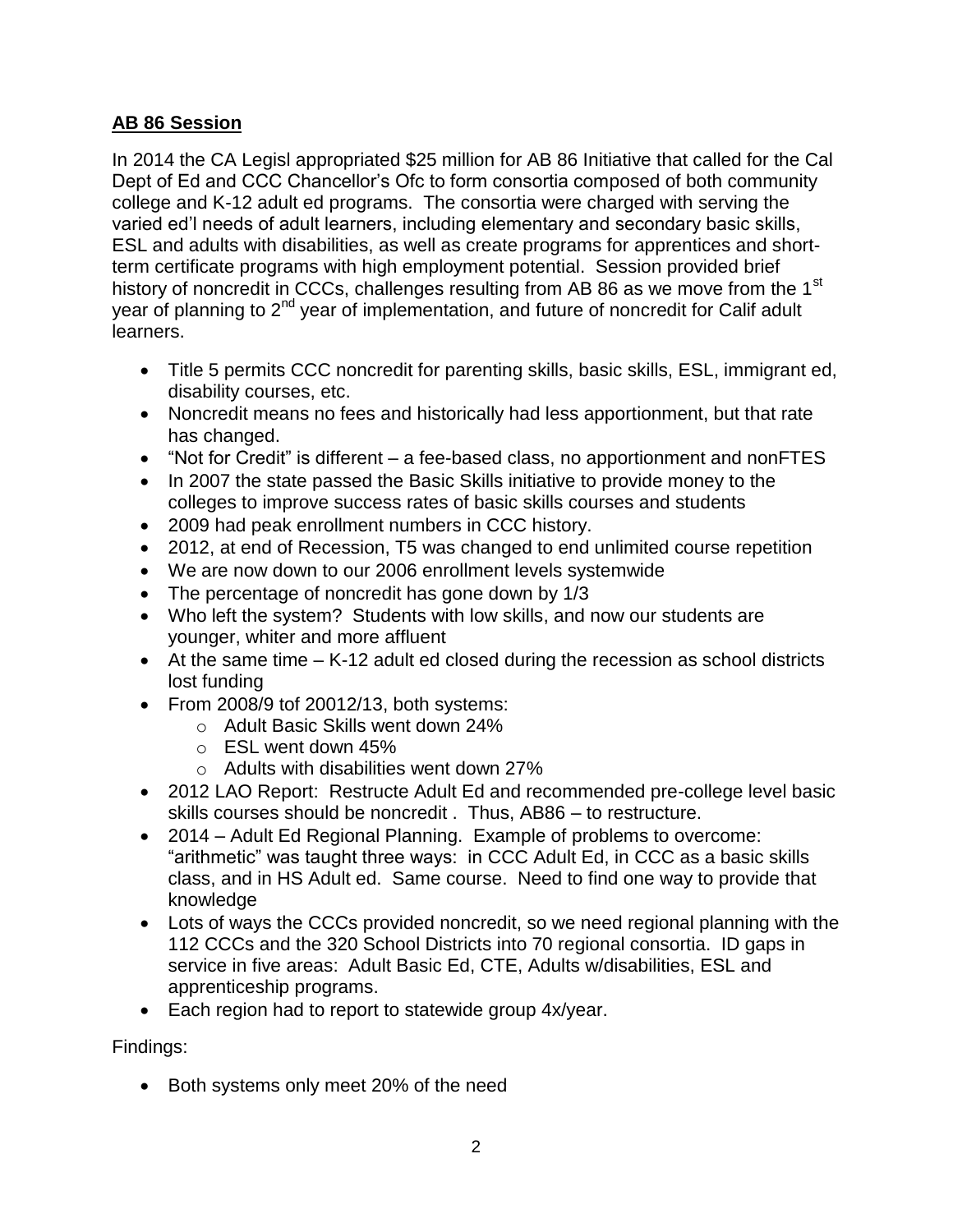- There is inadequate academic support for this initiative– not enough people who could read all those reports coming in and to summarize them for the State!
- Inadequate social support for the students in these programs
- Inconsistent transitions between systems. We don't even have common data system.
- One working system: The San Joachim Delta Allied Health innovation. They designed a system to recognize students coming in and out of the system and created entry/exit noncredit courses to get them to their goals. Students may not finish all the courses they need, but they can get a credential (certificate) for a few number of classes which will in the meantime help them get better jobs or better pay grades.
- Some good recommendations in the 2015 Legislative report:
	- $\circ$  Increase service levels not enough at the 2012-13 levels; need to restore capacity, hire FT faculty, including counselors and have dedicated funding stream
	- o Improve Adult Ed Programming by strengthening, enhancing and align curriculum; strengthen Prof'l Devmt for groups from both systems to do this work.
	- o Provide academic, social and financial support to students; academic transitions, child care, varied hours, varied sites, reduce fees, counseling
	- o Align Assessment for placement and create a crosswalk from current varied assessments to the new common assessment
	- o Common accountability for documenting student progress; shared enrollment and outcome data and common student IDs so students can have trackable transcripts
	- o Maintain and extend structures for coordination and strengthen consortia and develop collaboration structures for faculty

## Plans:

- 2015-16 budget to equalize noncredit and CDCP funding to the credit apportional rate.
- \$150 million for aAG86 consortia so schools can do this and get apportionment for it. Have curriculum design that best serves students. So that now it is not a bad fiscal choice to offer noncredit.
- Link with social services for noncredit ed. Students can't get Financial Aid for it. BUT We don't offer classes so students can get financial aid – we offer what students need. Some students burn up financial aid in basic skills.
- How does college planning incorporate planning for Adult Ed and the consequences of moving courses to noncredit?
- What curriculum changes might improve service to the community, particularly those disenfranchised by the structure barriers and program cuts in our systems? How will college faculty be involved in this corsortia?
	- o Non credit open entry/open exit courses for students to brush up on skills
	- o Allow students to retake assessment tests after brush-up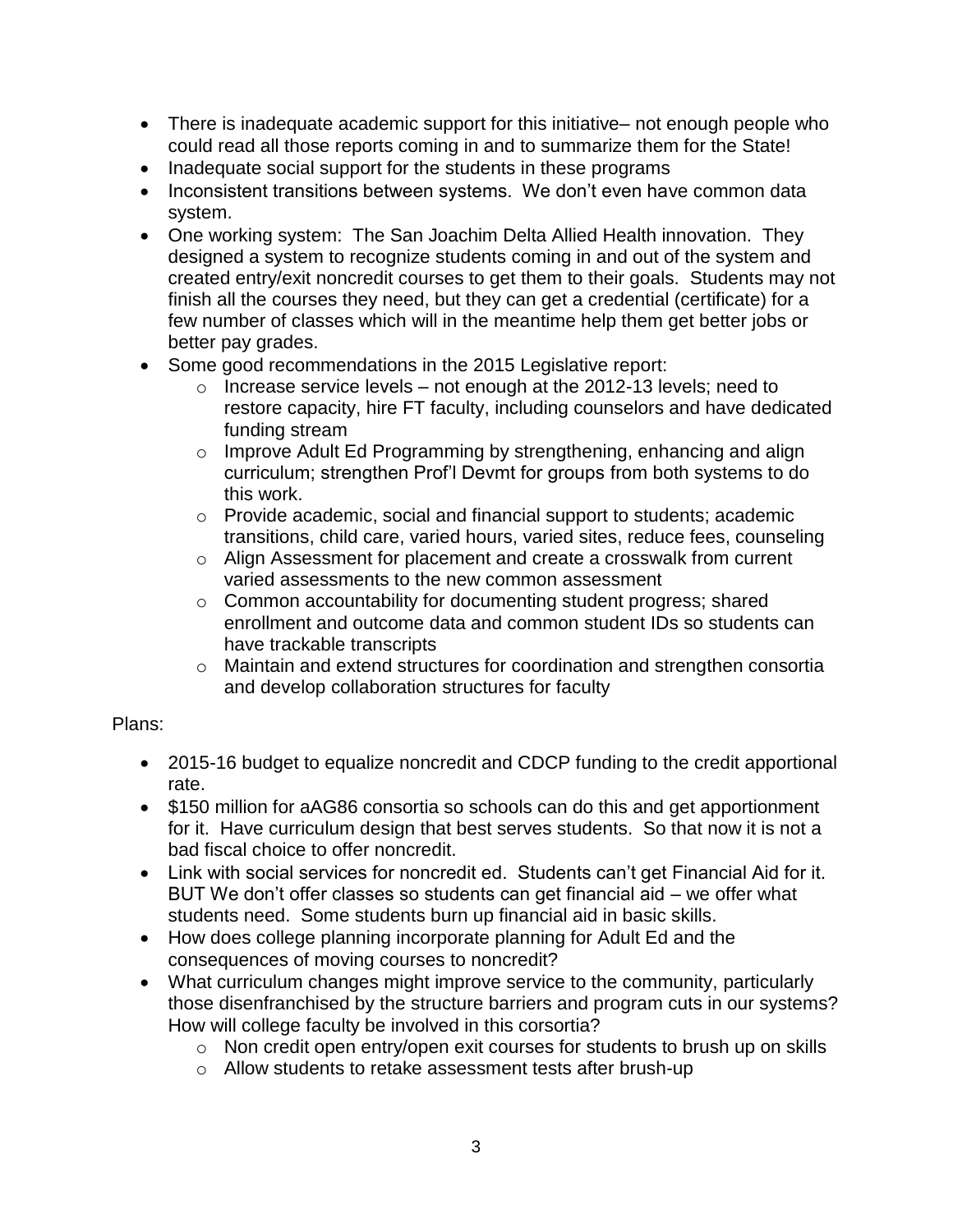## **Free or Low Cost Textbooks**

SB 1052 (2013) directed the 3 higher ed segments and the Intersegmental Committee of Academic Senates (ICAS) to establish the California Open Education Resource Council (CaOERC) The OERC consists of 3 faculty reps from each of the 3 CA higher ed segments and has been working to identify, create and administer a standardized, rigorous review and approval process for open source textbooks and related materials and promote the use of Open Education Resources (OER) materials in all 3 segments.

- Textbook cost is the #1 concern of students and therefore of the attention of the legislature. We need to get ahead of it so faculty won't be FORCED to use certain designated books. We need what works for the curriculum.
- Legislation pending: AB 798 College Textbook Affordability Act of 2015 is very good – they made sure to reach out to faculty and the Senate helped write this Act. Let all faculty and administrators know this is not going away because it is a student success issue.
- There are different models to help not just free, but also low-cost to bundle just certain chapters.
- Hurdles:
	- o The Intersegmental Council for the three Academic Senates (ICAS) designated CSU as the fiscal agent for better or worse. The CSUs and UCs don't play well with others. CSU won't even sign off easily on a press release about the OER. And CSU faculty and Admin are at odds with each other after poor negotiations.
	- $\circ$  Hewlett & Gates grants are only about \$2 million not enough, but that money comes with strings attached (such as a very fast timeline).
- Deliverables:
	- o Legislation said create 50 C-ID courses with peer review process of the texts; they are the top transferred, list created in Spr 2014. Found 150 OER for these 50 courses. 519 faculty signed up as reviewers of OER texts.
	- o create an RFP to create materials;
	- $\circ$  identify free and open texts already existing,
	- o promote production, access and use;
	- o and solicit input from the student associations.
	- o Creating a Digital Library: [www.coo4ed.edu](http://www.coo4ed.edu/)
		- peer-reviewed OER textbook reviews available to students, faculty, and libraries.
		- The COOL4ED website currently **features reviewed materials for 10 of the 50 selected courses**. Links to the original materials are on the COOL4ED website.
	- $\circ$  PILOT:
		- **10 courses, 22 faculty reviewed approximately 34 OER texts**.
		- At least three OER textbooks have been approved for each of these 10 courses.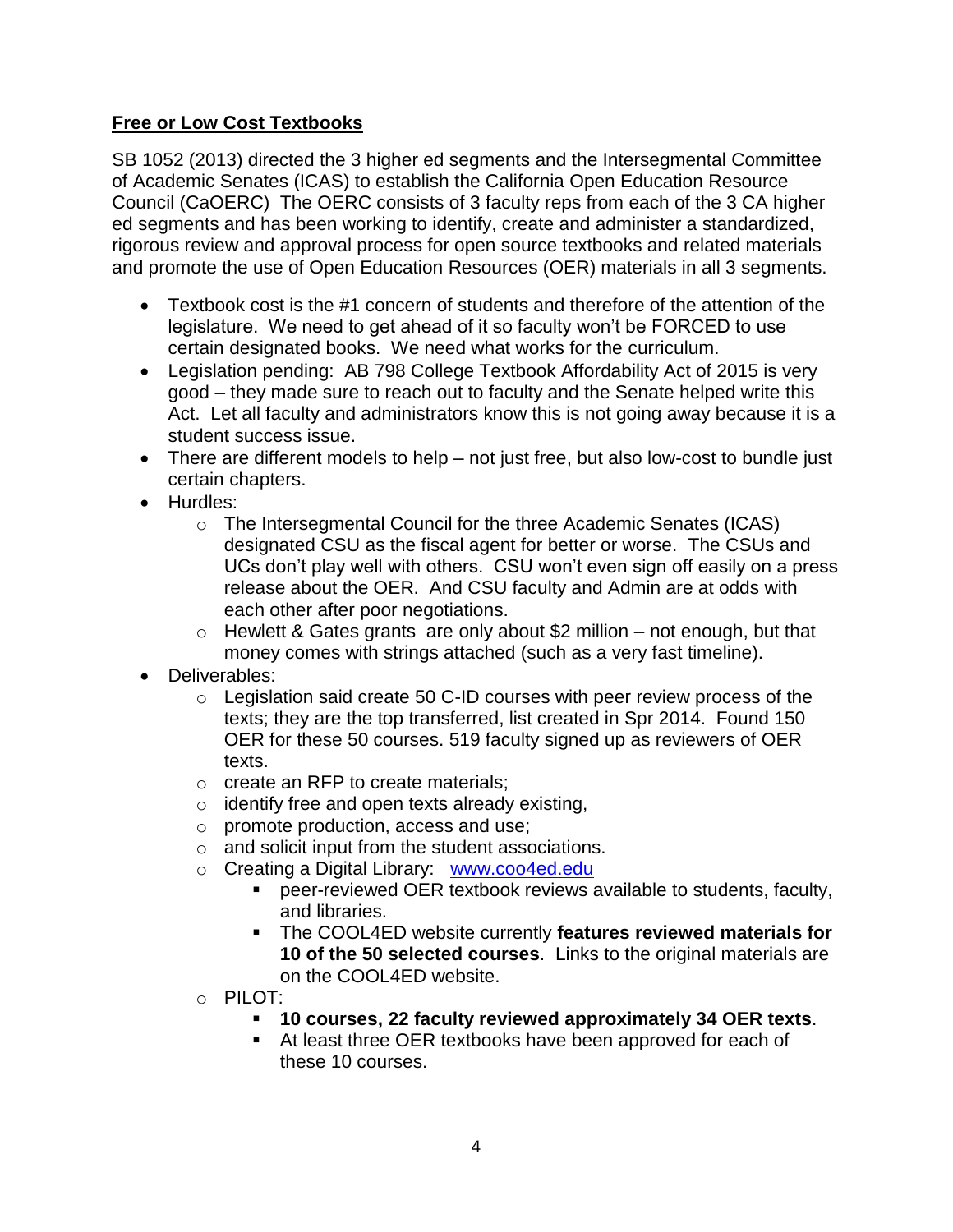#### **What We Need to Know:**

- Accessibility 3C Media is available to the CCCs. Books and Videos need to be ADA Compliant, and they have that capability to do that for us.
- **Ask our Curriculum Committees and Librarians to encourage listing on the Course Outlines of Record at regular updates: list any OER resources available.**
- Coming up: get faculty from the 3 segments to write OER texts
- Check Rice University and Purdue about OER.
- **Ask our Program Review Committee to tie the decrease of student costs of texts to the student success of all programs.** If departments include the decrease of text costs as a student success strategy, then any costs associated with it can go through college planning and funding requests.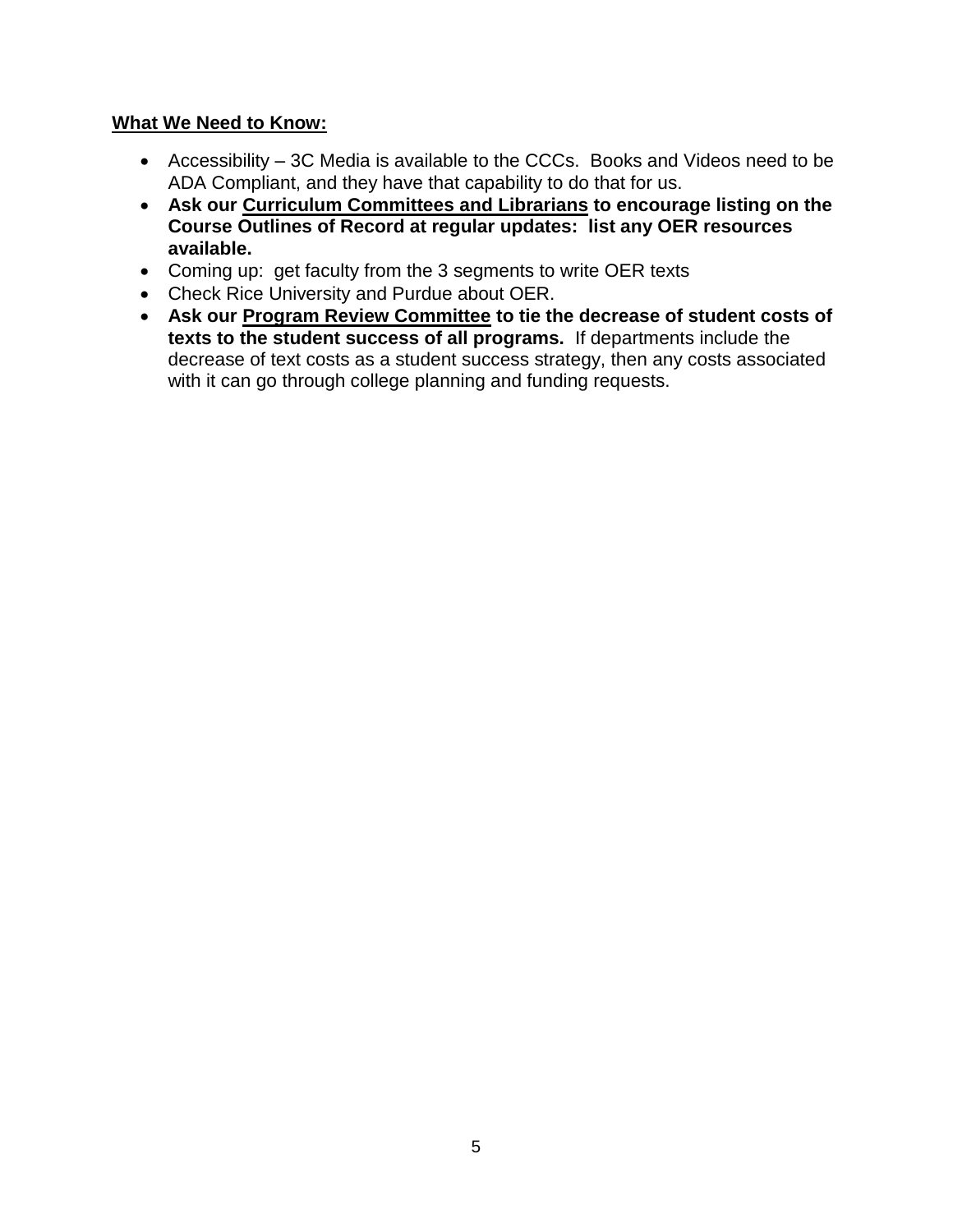## **Online Education Initiative (OEI)**

The OEI is finally producing some results.

- The online tutoring system and student readiness modules are in place and being piloted this spring.
- The vendor for the highly anticipated course management system (CMS) has been selected: Canvas. It will be piloted starting in the Fall 2015.
- Other components in the pipeline include online counseling and library resources.

The goal of this initiative is to improve the online environment for all 112 CCCs to improve students success online and to provide services to the colleges.

What is the OEI? Three components

- Technical resources to maximize the economy of scale of cost to the colleges
- Systemwide resources for online students to help them stay in the classes and succeed. Right now retention in online classes is terrible.
- Systemwide resources for faculty to provide quality online classes

## Why the OEI?

- Average time for community college students to complete: 7 years
- Average time to transfer: 4 years
- Goal: help reduce this time by providing resources to the colleges to provide the most successful online environment possible. Increase ACCESS to education.
- Determine how to increase success and retention in online courses by preparing students, preparing faculty and providing the resources for quality course design for faculty to insert their content.
- Help colleges provide students with opportunities to take classes when and in what disciplines they need.

Things for the colleges to know about The Exchange:

- NOTHING WILL BE FORCED UPON THE COLLEGES. EACH COLLEGE HAS TO OPT IN TO ANY SERVICE OR PROGRAM.
- People are fearful of The Exchange and rumors are rife. However, it is being piloted and each college can decide whether to opt in or not.
	- o The Exchange idea came about when most colleges were over cap, students were being turned away, yet a few colleges were actually below capacity. The idea then was to help those colleges below cap garner students.
	- o Now that we are all chasing FTES, the estimate is that this component of the OEI will be quite small – to accommodate rural colleges or to carry capstone courses that small colleges can only afford to run once every two years, etc.
	- o Any college wanting to use the online class exchange MUST OPT IN.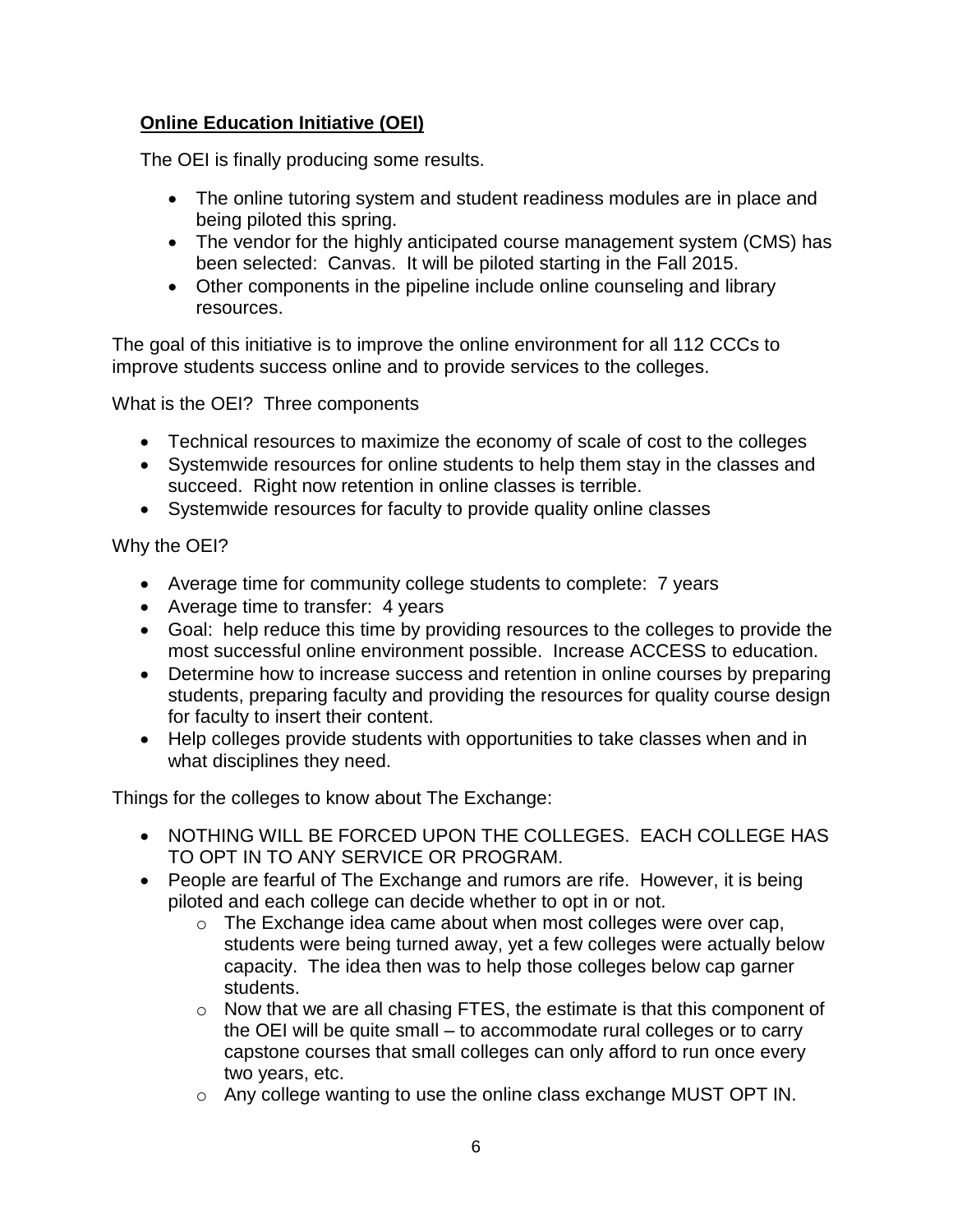- $\circ$  The rigor for these online courses is so high that so far NONE of the courses in the pilot program that have applied meet the standards for course design.
- o Basic GE courses are being piloted in Spring of 2016 just to try to figure out how this exchange will work, but the nature of the courses and colleges that will ultimately be involved in the exchange isn't worked out yet—only that colleges will have to opt in to accept classes on the exchange, so no college needs to fear loss of FTES because of it.

Details of OEI resources:

- The tutoring system is LinkSystems. Any college can use this NOW for free.
	- o Low cost 24/7 online tutoring
- Embedded basic skills support and resources
	- $\circ$  In planning and pilot stage
	- o Shared resources and strategies
	- o Barbara Ilowsky, former faculty who headed the Basic Skills Initiative is working on this basic skills support for online courses and to identify library resources.
- Online Student Readiness Tools
	- o Modules hopefully available in F 2015 to be available to all colleges via Canvas.
- Professional Development for Faculty
	- o A PD clearing house
	- o A rubric for OEI design standards for best results for students
	- o Training and peer online course review and feedback
	- $\circ$  Training now open to anyone to learn the rubric
	- o June 17 Online Training Conference in San Diego
	- o PD Summits with access to instructional designers and to get accessibility support
	- $\circ$  The @ONE Course is being revamped. It is divided into individual modules so faculty can take just one or all of them.
- Canvas as the CMS:
	- o Allows integration of student and faculty resources to be added in.
	- $\circ$  Creates community in the online environment more easily
	- o Allows a wide procurement of add-on tools for proctoring online and for plagiarism.
	- o Partnerships with companies for add-on opportunities so colleges can customize if they wish
	- o EASE OF USE and upgrades are managed at the CCC System level
	- o Cost will be SIGNIFICANTLY reduced for the college use
	- o Opportunities for collaboration for both faculty and students
	- o Many of the resources will be available for colleges who choose to stay with their own CMS.
	- o The OEI will pay costs of colleges for the first few years to migrate over to Canvas.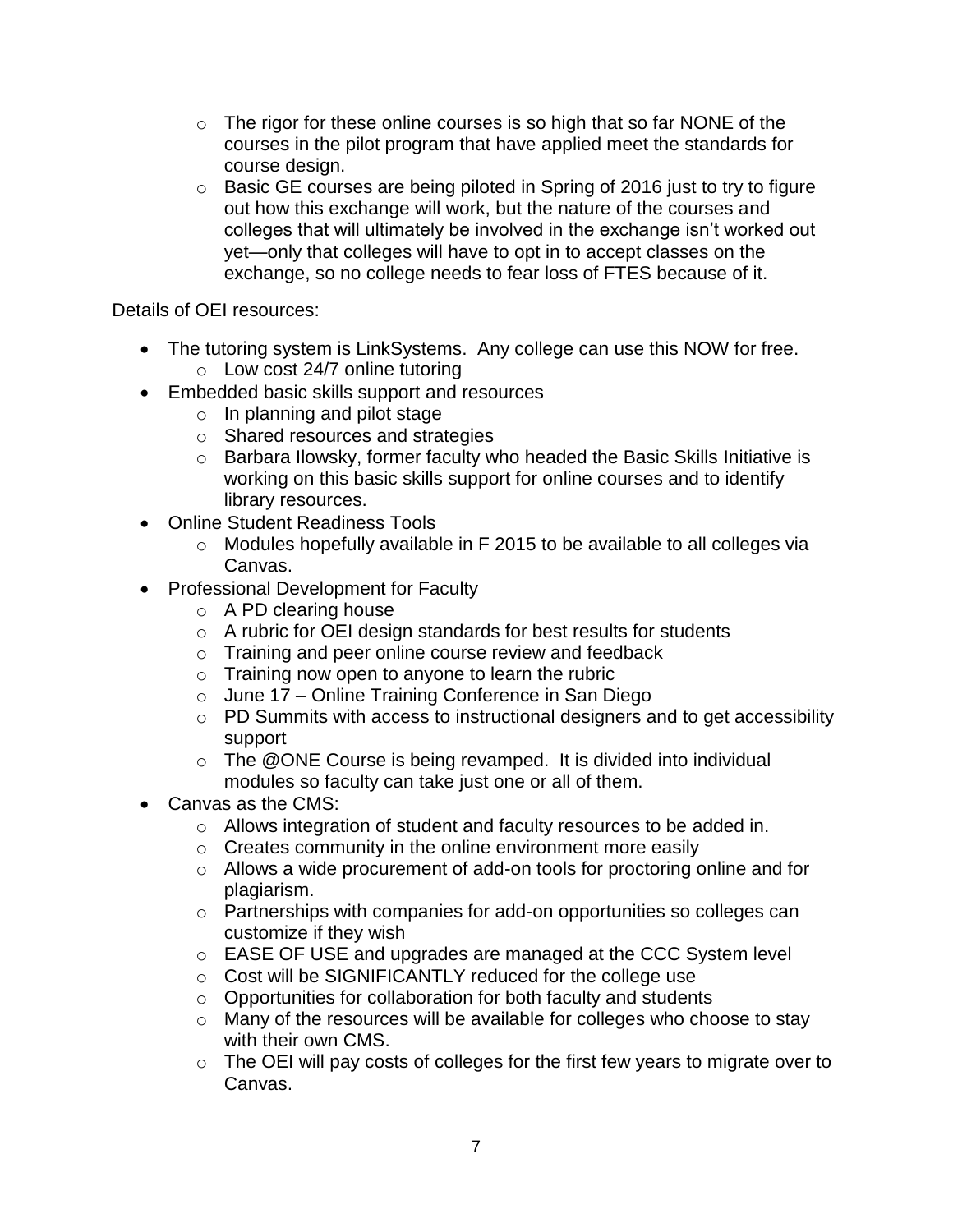## **Campus Safety and the Violence Against Women Reauthorization Act**

Increased national attention on college campus safety has resulted in **new requirements for California Community Colleges.** Both the federal Violence Against Women Reauthorization Act of 2013 and Califoria Ed Code Sect. 67386 require us to **implement violence prevention and outreach programs in every incoming student's orientation.**

Why the focus on sexual violence on America's College Campuses?

- Sexual violence is still an issue. Striking statistics:
	- On campus
		- 20-25% of females will be the victims of rape or attempted rape EACH year
		- 90% of victims know their attacker
	- Off-Campus is even more striking
		- Rape or attempted rape occurs 66% of the time
		- Victim alcohol consumption victimization: 43% of the time
		- Perpetrator victimization: 69% of the time

In addition, the potential for sexual assault on or off campus is a real danger:

- 1 in 5 women are raped while attending college
- 1/3 of sexual assault survivors are freshman students, 17-19 years old
- Completed rape instances increase late at night: 51.8% occurred on campus after midnight
- 35% of men report some likelihood that they would rape if they could be assured that they wouldn't be caught or punished

Low numbers of attempted/completed instances of sexual assault reported

- 81% of on-campus and 84% of off-campus sexual assaults are not reported to the police
- Fewer than 5% of attempted/completed rapes are reported to law enforcement

## **Title IX:**

- Federal law passed in 1972
- Requires gender equity in every educational program that receives federal \$\$\$
- Requires schools to combat sex discrimination in education
	- Requires schools to prevent and respond to reports of sexual violence (whether or not alleged victim files a police report)

<http://chronicle.com/article/Why-Colleges-Are-on-the-Hook/146943>

- "Colleges are expected to investigate and resolve students' reports of rape, determining whether their classmates are responsible for assault and, if so, what the punishment should be"
- "If colleges do not handle reports promptly and fairly, they may be blamed for violating the rights of alleged victims and creating a hostile environment for learning, according to the U.S. Dept. of Education," which enforces the law.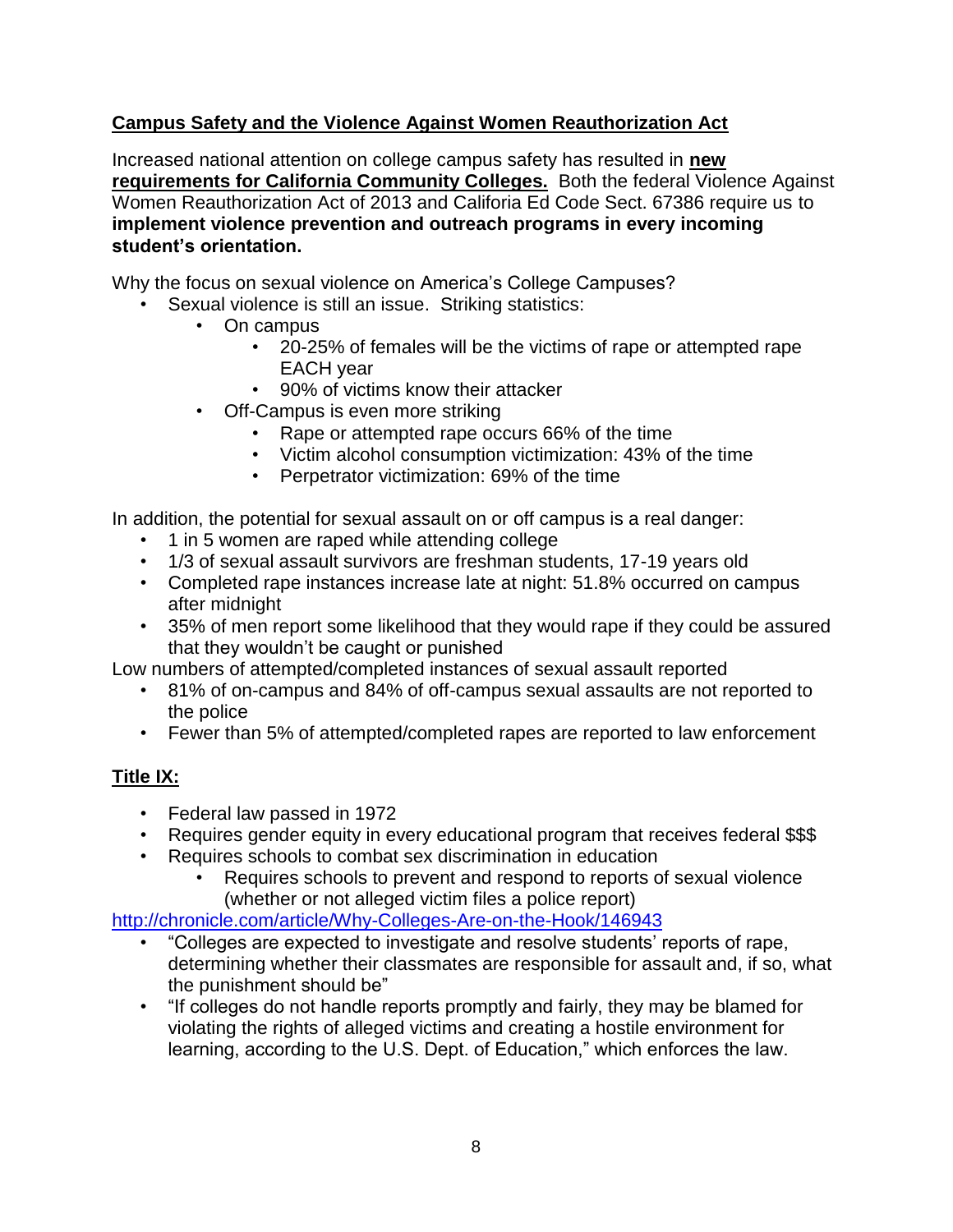- Campuses instituted formal procedures that allowed students to file complaints about sexual harassment and assault
	- However, many students "said that colleges minimized such complaints, botched investigations, and failed to protect the women from the men that they said had assaulted them."
	- The 2011Education Department's Office for Civil Rights "Dear Colleague" letter (that was "designed to clarify Title IX regulations) "provides a detailed overview of institutions' existing responsibilities under Title IX when dealing with complaints of sexual harassment and sexual violence" caused colleges to take their investigative and resolution efforts more seriously

Title IX & Clery Act Intersections. Both require:

- Campus disclosure of policy/procedures
- Prompt corrective action
- Accused/accuser both notified of outcome at same time/manner (Title IX specifies must be in writing)
- Campus disclosure of any sanctions imposed

Campus SaVE Act "Campus Sexual Violence Elimination Act" 2013 provision to Clery Act

- **COVERS:** Dating violence, domestic violence, stalking
- **REQUIRES:**
	- **Programs for new students and employees (orientation)**
	- **Ongoing prevention educational programs**
	- **Procedures to be followed when an incident occurs** • **Faculty are mandatory reporters!**
- Provision of VAWA (thus amends Clery)
- Requires higher ed to:
	- increase transparency re: sexual violence on campus<br>• quarantee enhanced rights for victims
	- guarantee enhanced rights for victims
	- meet standards in conduct proceedings

# Affirmative Consent Law added California Ed Code §67386: "Yes means Yes"

- Requires campus adoption of "Affirmative Consent" standard
- Must actively signal willingness to engage
- Accused must prove accuser clearly consented
- Campus to use "preponderance of evidence" standard (not "beyond reasonable doubt")
- Accuser guilty if "more likely than not" that they assaulted the victim
- Issue = **consent** rather than **force**
- (b)(1-13) Victim-centered campus policies/protocols re: sexual assault, domestic violence, dating violence, and stalking
- (c) Provide or refer student services
- (d) Campus implementation of prevention and outreach programs including during orientation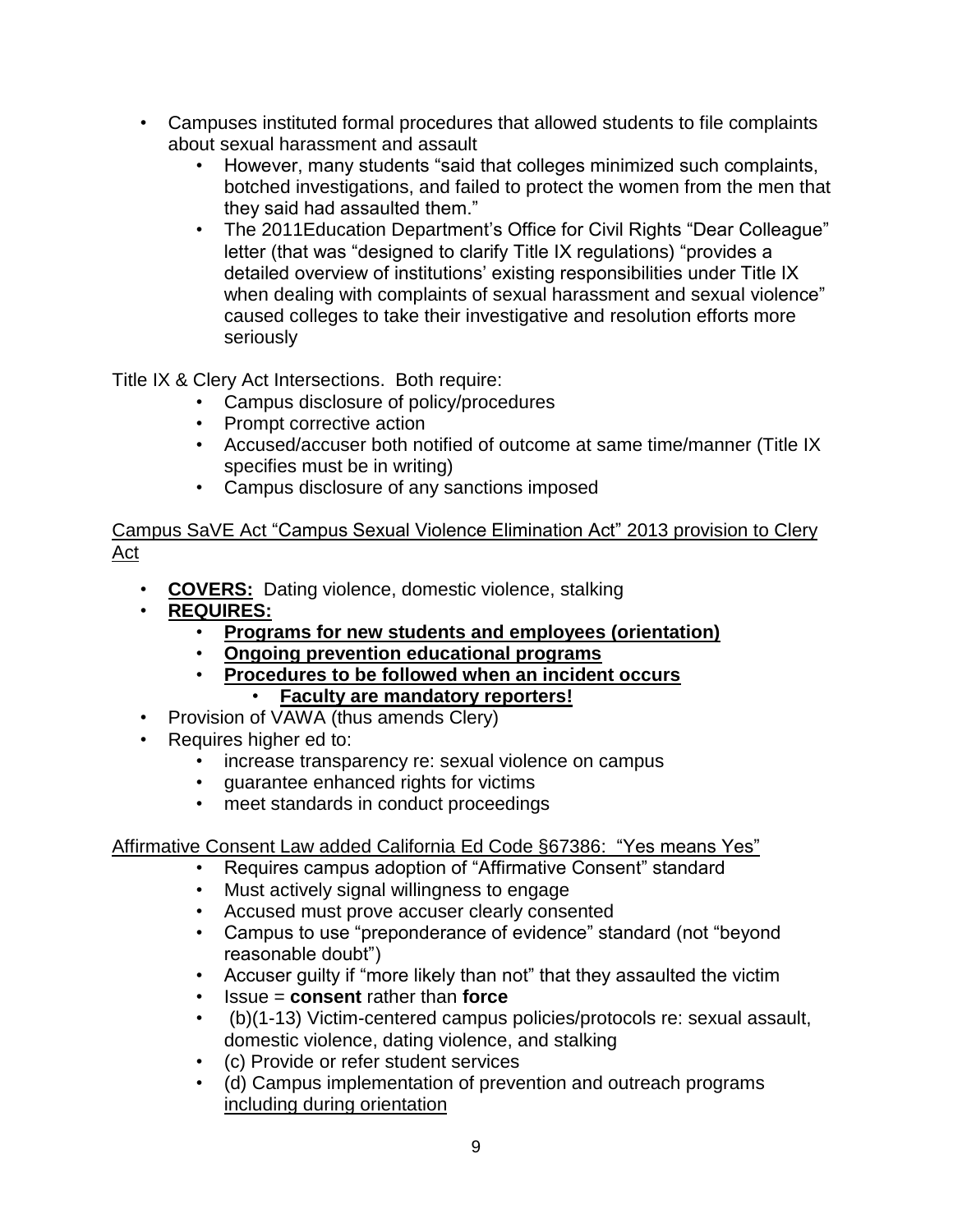## Support Services (§67386(b))

- Campus must provide for student support services:
	- Counseling
	- Health (physical/mental)
	- Victim advocacy
	- Legal assistance
- Students = victim and/or accused
- Can partner with community-based organizations to provide services e.g. rape crisis centers

#### **But does the law say anything about how to support victims after they report sexual assault?**

- Yes, it does. Under the law, colleges must follow an extensive list of new policies meant to support and protect victims of sexual assault, including privacy protections and specific protocols for interviewing victims and advising them of on- and off campus groups that can provide additional help (including law enforcement).
- The college also must provide confidential "survivor advocates" who are available to help advise and guide victims. Victims of sexual assault are also given immunity from violations of the college's policies on drugs and alcohol in order to encourage them to report sexual assaults without fear of being punished.

## CA first state to adopt affirmative consent standard

- Still waiting for legislation/guidance from state re: implementation/enforcement
- Information bulletin from CA Attorney General (1/27/15): [https://oag.ca.gov/sites/all/files/agweb/pdfs/law\\_enforcement/info-bulletin-dle-](https://oag.ca.gov/sites/all/files/agweb/pdfs/law_enforcement/info-bulletin-dle-2015-01.pdf)[2015-01.pdf](https://oag.ca.gov/sites/all/files/agweb/pdfs/law_enforcement/info-bulletin-dle-2015-01.pdf)

Faculty Role in Prevention Program Development/Implementation (§67386(d))

- Contribute to assessment of current campus program(s)
	- Locate your campus data/plan/programs on your web site?
- Help identify any needed additions/revisions to comply with ed code make it meaningful for the safety of students and employees.
- Facilitate/participate in discussions about integration with orientation programs

## **Elements of the Sexual Assault and Harassment Portion of Campus Safety Plans**

- Sexual Assault and Harassment Education/Prevention
	- Programs and contact information for college health centers
- Definitions of Terms
	- Such as, Dating Violence, Rape, Sexual Assault, Domestic Violence, Stalking, Sexual Harassment, etc.
- Assault Case Procedures/Conduct Proceedings
	- What do do when/if. . .